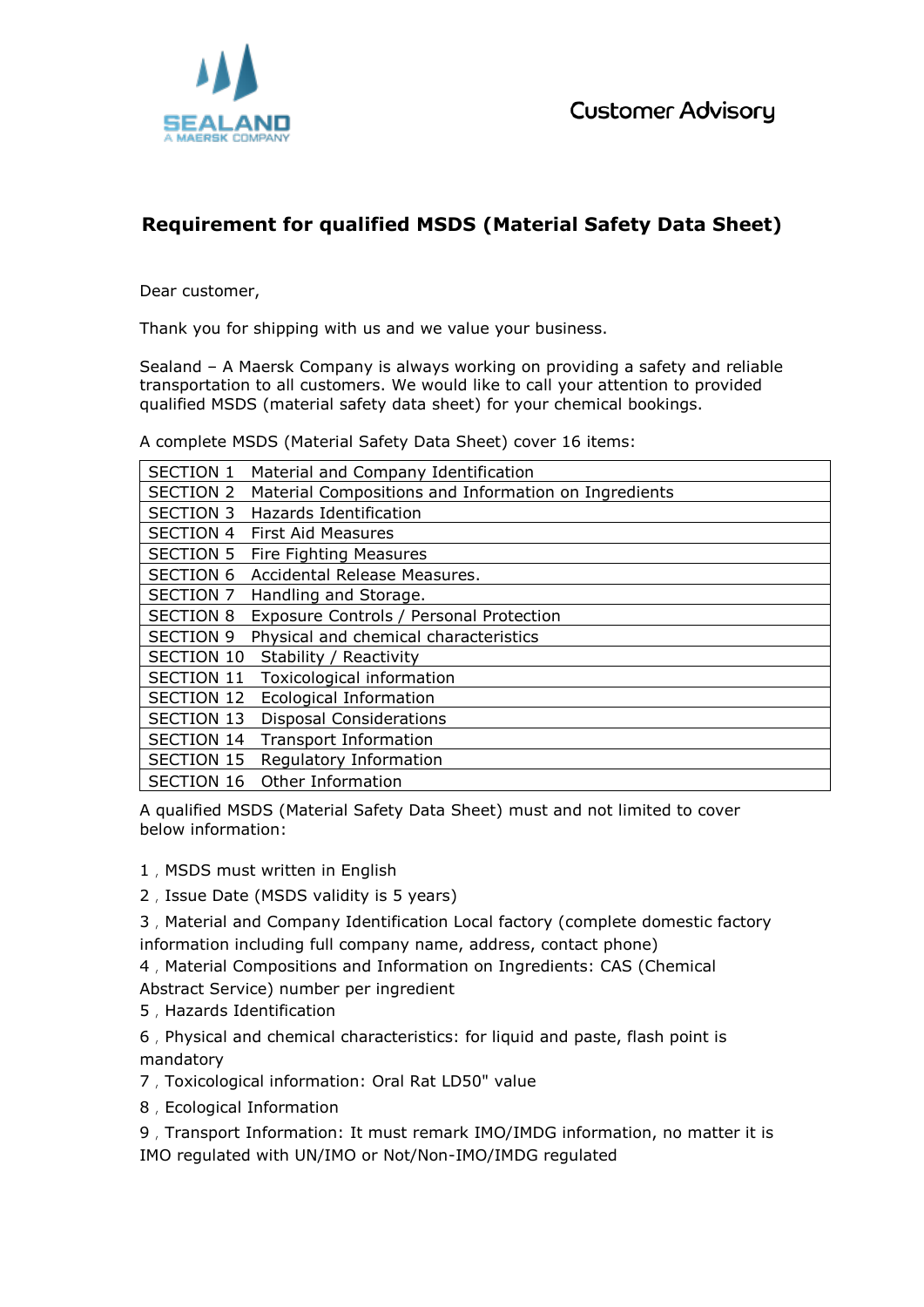

Please pay attention that:

Testing report from a qualified authorized third party could be supporting material. (third party could be government owned organization like the: Port or City CIQ (Commodity Inspection and Quarantine) or academic institution of chemistry. The report should include both English and Chinese version which clearly mark company name, cargo name with official seal and paging seal, it should cover if cargo will be hazardous in ocean transportation. Test report validity is 1 year. We don't accept test report issued by factory or manufacturer)

Yours sincerely, Sealand – A Maersk Company Asia This text has also been translated into Chinese. In the event of any conflict or discrepancy between the Chinese and English versions, the English version shall prevail.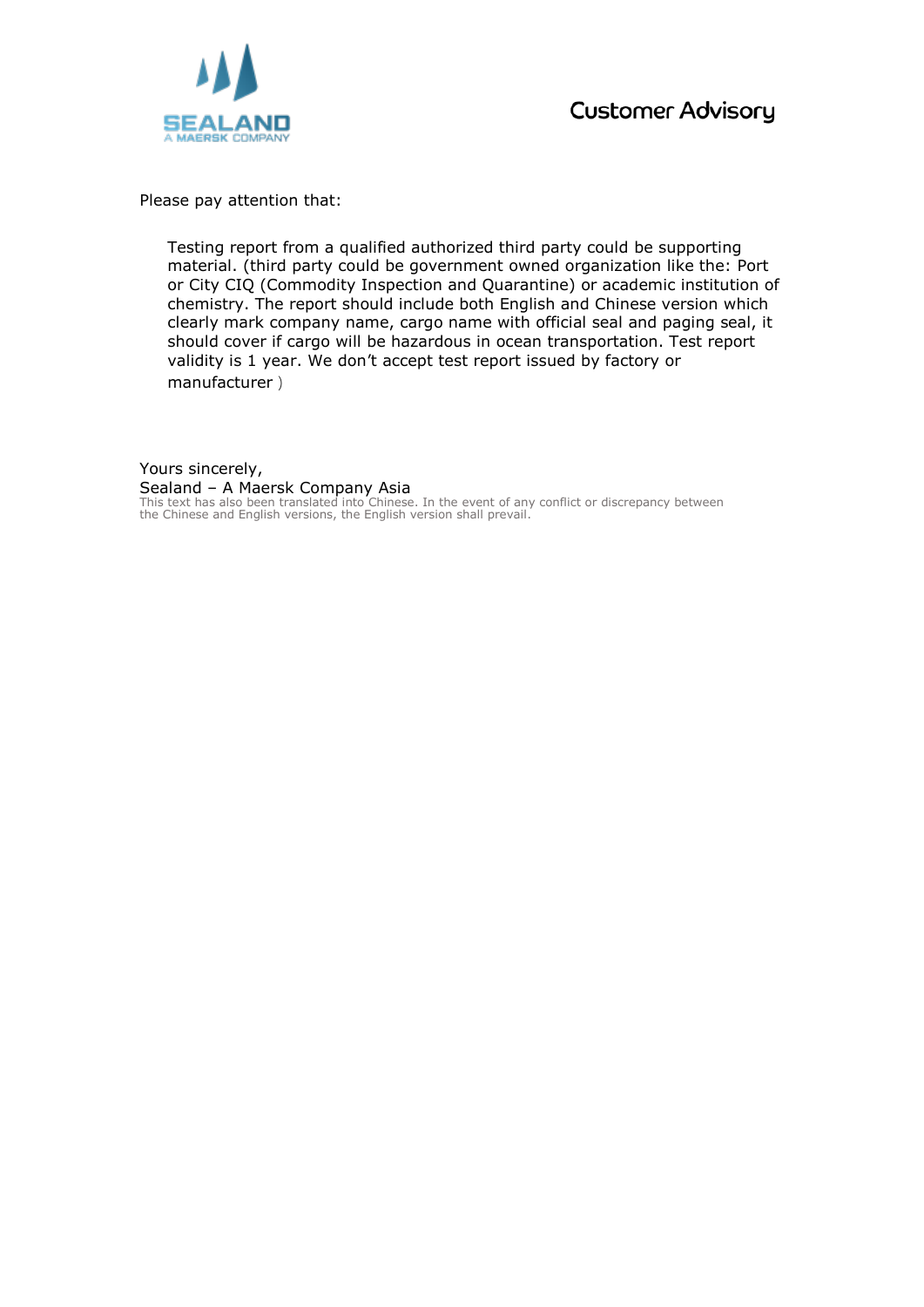

## **关于提供正确 MSDS( Material Safety Data Sheet) 的要求**

尊敬的客户:

感谢您一直以来对于海陆马士基亚洲航运的支持,安全可靠的海上运输环境的营造需要您的合 作与支持,我们在此友情提醒您请务必注意对于化工品的 MSDS Material Safety Data Sheet/ 材料安全说明书的正确填写。

完整的 MSDS 应该包括以下 16 项内容

- SECTION 1 Material and Company Identification /化学品名称和制造商信息
- SECTION 2 Material Compositions and Information on Ingredients /化学组成信息
- SECTION 3 Hazards Identification /危害信息
- SECTION 4 First Aid Measures /急救措施
- SECTION 5 Fire Fighting Measures /消防措施
- SECTION 6 Accidental Release Measures. /泄露应急处理
- SECTION 7 Handling and Storage. /操作和储存
- SECTION 8 Exposure Controls / Personal Protection/ 接触控制和个人防护措施
- SECTION 9 Physical and chemical characteristics / 理化特性
- SECTION 10 Stability / Reactivity /稳定性和反应活性
- SECTION 11 Toxicological information /毒理学信息
- SECTION 12 Ecological Information /生态学信息
- SECTION 13 Disposal Considerations/废弃处置
- SECTION 14 Transport Information /运输信息
- SECTION 15 Regulatory Information /法规信息
- SECTION 16 Other Information /其他信息

合格的 MSDS 必须且不限于提供以下清晰,正确的信息:

- 1, MSDS 必须是全英文
- 2,Issue Date (签发日期,5 年之内有效)

3,Material and Company Identification /化学品名称和制造商信息:Local factory (完整 的国内生产厂家信息,应包含公司名,地址,联系电话等)

4,Material Compositions and Information on Ingredients /化学组成信息:

CAS(Chemical Abstract Service) number per ingredient

5,Hazards Identification /危害信息

6,Physical and chemical characteristics / 理化特性:如果货物形态为液体(liquid)或膏状 (paste),请提供 Flash point

7,Toxicological information /毒理学信息 :Oral Rat LD50" value(致死量/毒性信息,即 小白鼠口服的致死量)

8,Ecological Information /生态学信息